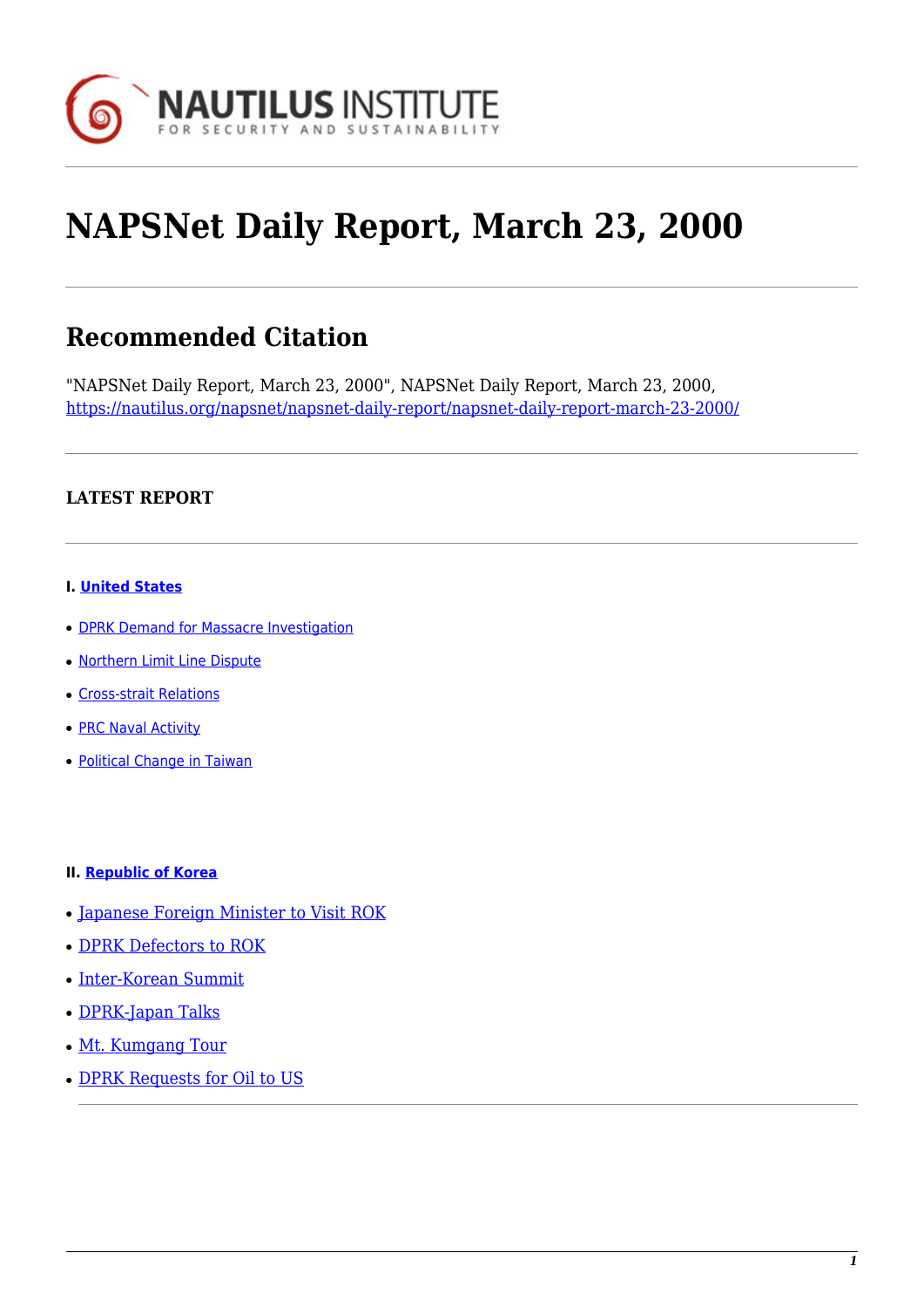# **United States**

# **1. DPRK Demand for Massacre Investigation**

BBC News ("N KOREA DEMANDS 'MASSACRE' PROBE," 3/22/00) reported that the DPRK's official Korean Central News Agency (KCNA) carried a memorandum by the DPRK Foreign Ministry which said the UN should investigate allegations that US troops massacred more than a million civilians and prisoners of war during the 1950-3 Korean war. The Ministry said "a special tribunal" should be set up to bring those responsible to justice. It accused the US of using biological and chemical weapons along with indiscriminate air raids during the war. KCNA said that the DPRK government expected the world to cooperate "to thoroughly probe the truth" under international law, and demanded compensation and an apology from the US. The memorandum said, "it is a commitment of the US as a criminal state to strictly punish those criminals who organized and commanded the mass killings or took part in them." KCNA cited a document that gave evidence of an alleged massacre in Sinchon county, 100km (62 miles) south of Pyongyang. The report said that "the US aggressors herded innocent civilians into the air-raid shelter and set fire to it after pouring petrol over them."

[Return to top](https://nautilus.org/?p=45599&preview=true/#top)

# **2. Northern Limit Line Dispute**

Reuters ("TWO KOREAS IN WAR OF WORDS OVER SEA BORDER," Seoul, 3/23/00) reported that the DPRK said on Thursday that US warships and civilian vessels would be allowed to enter waters south of a disputed demarcation line where DPRK and ROK naval vessels clashed in June 1999. However, the DPRK government said that its navy might resort to force if the ships went beyond the zones. According to the official Korean Central News Agency, a DPRK navy communique said, "if warships and civilian ships and planes of the U.S. forces side go beyond the designated zones and waterways, it will be an outright intrusion. Our revolutionary armed forces solemnly declare they will retaliate against the U.S. forces side without warnings if it dares challenge our sincere efforts to prevent conflicts in the West Sea (Yellow Sea)." The ROK Defense Ministry said Thursday that it would not tolerate the DPRK's intrusion into waters below the Northern Limit Line, imposed by the UN. The ROK Ministry said it would "firmly defend [the NLL], and if the North Korean Army intrudes the NLL on the basis of its own navigation order we will consider it to be provocation and will never tolerate it."

Associated Press (Paul Shin, "N. KOREA THREATENS S. KOREAN SHIPS," Seoul, 3/23/00) reported that the DPRK was creating one-mile-wide "navigational zones and waterways" for ships going to and from disputed islands in the Yellow Sea. According to the official Korean Central News Agency (KCNA), civilian and military planes will not be allowed to fly above the five islands and violators will be punished. However, Captain Park Chung-hwa, spokesman of the ROK Navy Headquarters, said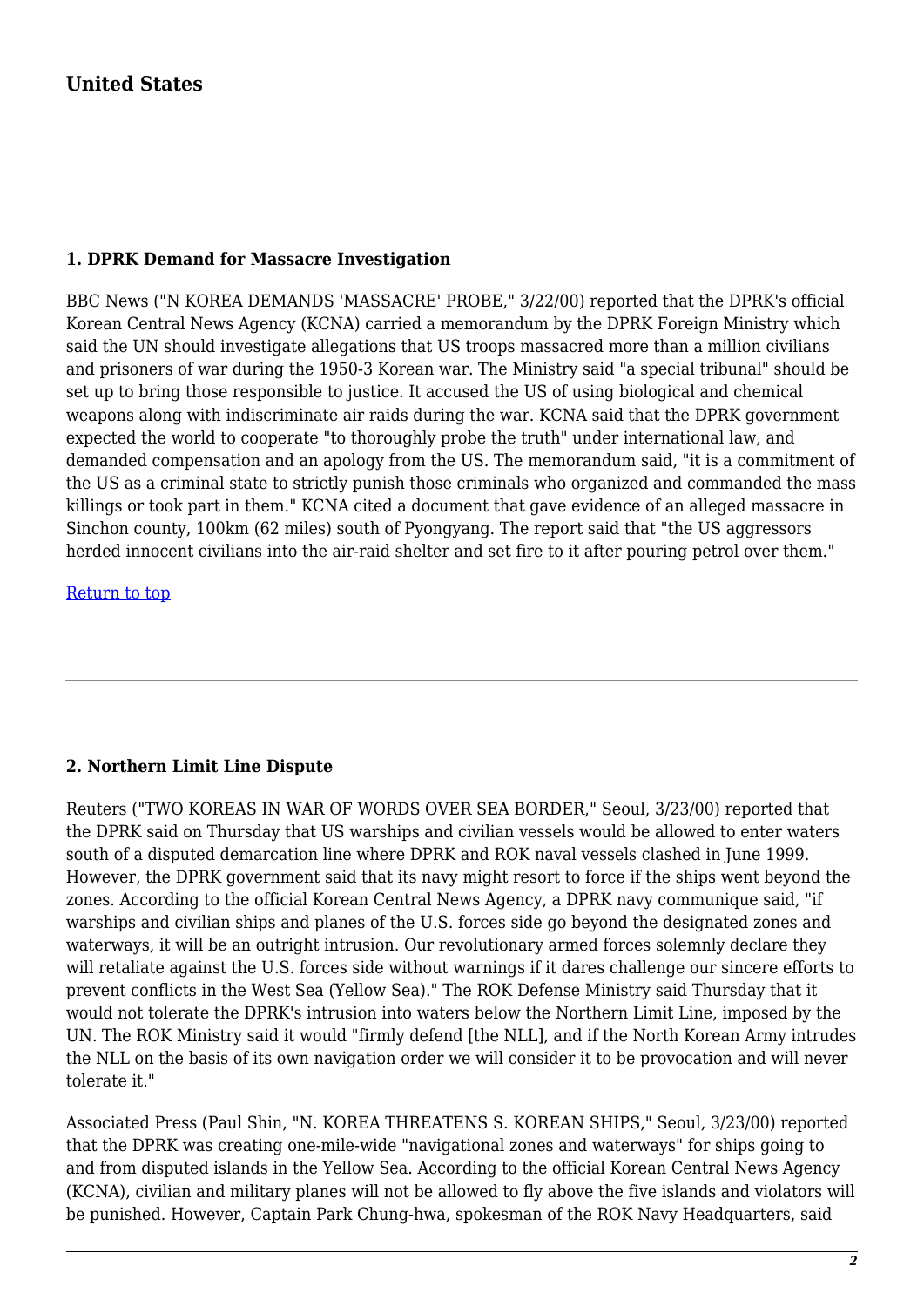that, "if the North illegally violates the Northern Limit Line, our armed forces will consider it a provocation and will not tolerate it." The ROK military ordered marines and navy ships guarding ferries and fishing boats in the disputed sea to strengthen their vigilance.

[Return to top](https://nautilus.org/?p=45599&preview=true/#top)

# **3. Cross-strait Relations**

Associated Press (William Foreman, "U.S. CURIOUS ABOUT INTENT OF TAIWAN," Taipei, 3/23/00) reported that Lee Hamilton, former chairman of the US House International Relations Committee, arrived in Taipei on March 22, hours after US diplomat Richard Holbrooke wrapped up talks with PRC leaders in Beijing. In a brief statement at Taipei's airport, Hamilton praised the "strength and vitality of Taiwan's democracy. I also wish to congratulate President-elect Chen and look forward to meeting him and learning more about the policies he seeks to carry out [Ed. note: This article was included in the US Department of Defense's Early Bird news service for March 23, 2000.]

The US State Department Office of International Information Programs released a House International Relations Committee Press Release ("GILMAN PRAISES CHEN'S RECONCILIATION EFFORT, 3/23/00) which said US Representative Benjamin A. Gilman, Chairman of the US House International Relations Committee, made a statement Thursday during a Full Committee consideration of House Congressional Resolution 292, a resolution congratulating President-elect Chen Shui-bian and Vice President-elect Annette Lu of Taiwan and reaffirming US policy toward Taiwan and the PRC. Gilman praised the people of Taiwan on a very successful election and for "taking another step in consolidating their democratic evolution [and] I want to commend the President-elect for his proposal of embarking on a journey of reconciliation with China and his offer to meet with China's leaders. Talks should only go forward at a pace and scope acceptable to the parties on both sides of the Strait." Gilman also encourged the PRC "to exercise restraint; to avoid fanning the flames of nationalism over Taiwan in an effort to divert attention from internal problems in China; to open dialogue with Taipei; and to end its military threats toward the island." The resolution passed in the committee by voice vote and now goes to the House floor.

Agence France Presse ("CHINA WON'T ALLOW WANG DAOHAN TO GO TO TAIWAN, ANALYST SAYS," Beijing, 3/23/00) reported that Guo Zhenyuan, a senior fellow at the Foreign Ministry's Institute of International Studies, said Thursday that the PRC will not allow Wang Daohan, its leading policy maker on cross straits relations, to attend the inauguration ceremony of Taiwan president-elect Chen Shui-bian, unless Chen accepts the principle that there is only one China. Guo said that the one China principle "is the basis and pre-requisite for the talks." Official PRC government offices refused to comment Thursday on the invitation announced by Chen on March 22. Chen had invited Wang Daohan to the May 20 inauguration, saying, "we would like to offer to Mr. Wang Daohan, if time allows and if that could be arranged, to attend Chen Shui-bian's and (vicepresident-elect) Annette Lu's inauguration ceremony. Seeking everlasting cross-strait peace is our ultimate goal, our deepest concern, and our ethical obligation."

# [Return to top](https://nautilus.org/?p=45599&preview=true/#top)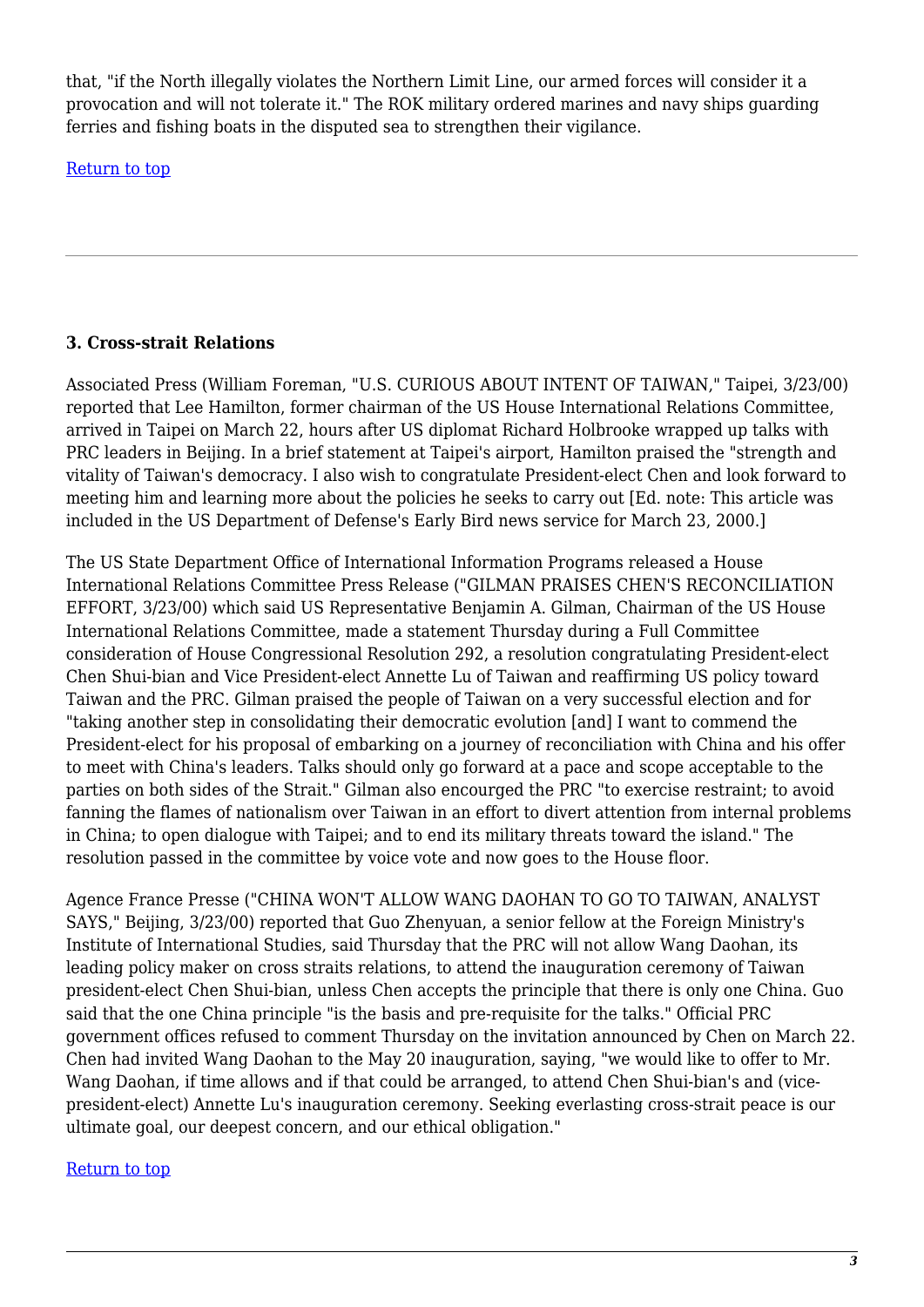# **4. PRC Naval Activity**

Japan Times ("CHINESE NAVAL PRESENCE RISING OFF JAPAN," 3/22/00) reported that Japan's Maritime Self-Defense Force (MSDF) announced on March 20 that the number of PRC naval vessels found in international waters surrounding Japan rose sharply for the 1999 fiscal year. MSDF Chief of Staff Kosei Fujita said that P3C patrol planes sighted a total of 31 PRC vessels on seven different occasions crossing over the central line between the overlapping exclusive economic zones of Japan and the PRC in fiscal 1999, ending March 31. The MSDF said only one or two PRC naval vessels had been spotted each year in the waters previously. Fujita said naval vessels have also been sighted off the PRC near the disputed Senkaku Islands. Fujita added, "I believe they are engaging in training activities." MSDF officials also said that they confirmed a total of 15 PRC research ships entered the waters on 23 separate occasions during the year, while no such vessels had been seen before.

#### [Return to top](https://nautilus.org/?p=45599&preview=true/#top)

#### **5. Political Change in Taiwan**

Associated Press (William Foreman, "TAIWAN PRESIDENT TO QUIT PARTY POST," Taipei, 3/23/00) reported that Taiwan's state-run Central News Agency said Taiwan President Lee Teng-hui said Thursday that he would resign on March 24 as the leader of the Nationalist party. Since the party's defeat in the March 18 election, protesters have demonstrated outside the Nationalists' headquarters, demanding that Lee resign immediately as party chairman. Wang Tan-ping, a top official in the Nationalists' central policy committee, confirmed the report, saying, "he had wanted to resign after the election setback, but he wanted to initiate it himself, not under pressure." Vice President Lien Chan was to serve as the party's acting chairman.

#### [Return to top](https://nautilus.org/?p=45599&preview=true/#top)

# **Republic of Korea**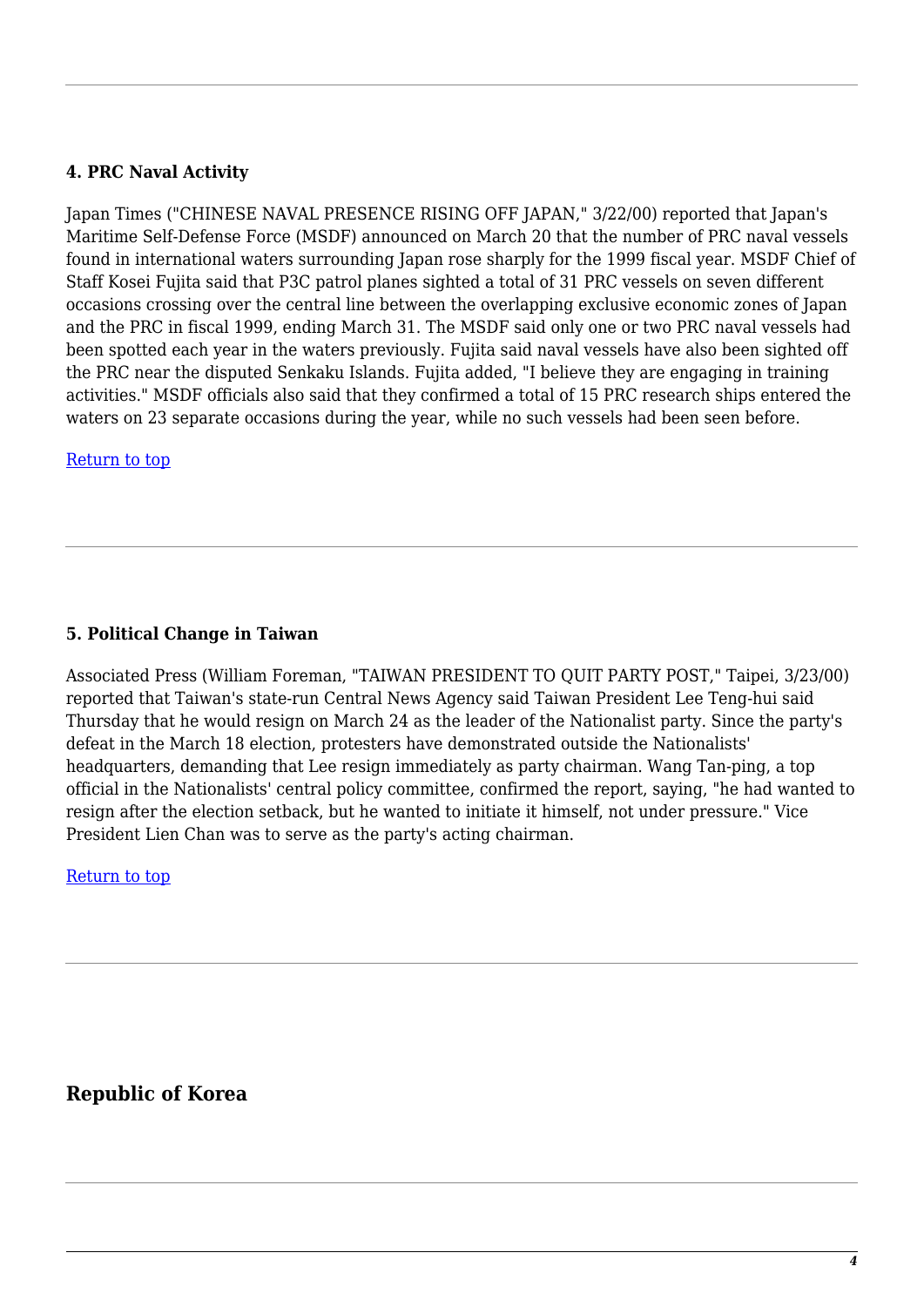# **1. Japanese Foreign Minister to Visit ROK**

The Korea Herald (Kim Ji-ho, "KONO TO VISIT SEOUL PRIOR TO JAPAN-N. KOREA TALKS," Seoul, 03/23/00) reported that ROK officials said here on Wednesday that Japanese Foreign Minister Yohei Kono will arrive in Seoul on March 26 for a two-day visit aimed at fine-tuning the two governments' DPRK policies prior to Japan's rapprochement talks with the DPRK on April 4. Ministry officials said Kono and ROK Minister of Foreign Affairs and Trade Lee Joung-binn will meet on March 26 to coordinate their joint stances toward the Communist country. The DPRK and Japan are scheduled to resume talks on establishing diplomatic relations in Pyongyang. DPRK former Vice Foreign Minister Jong Tae-hwa will represent the DPRK at the five-day talks, while the Japanese team will be led by Takano Kojiro, ambassador to the Korean Peninsula Energy Development Organization. Kono is expected to brief Lee on Japan's plans for talks on improving ties with the DPRK and to discuss key points requiring consultations with the ROK.

[Return to top](https://nautilus.org/?p=45599&preview=true/#top)

# **2. DPRK Defectors to ROK**

The Korea Herald ("4 NORTH KOREANS DEFECT TO SOUTH," Seoul, 03/23/00) reported that the ROK Ministry of Foreign Affairs and Trade said that four DPRK defectors arrived in Seoul on March 22. The ministry identified the four as Shin Sang-woo, 58, and two members of his family, and Chung Kwang-pil, 43. They left the DPRK between 1998 and 1999. They arrived in the ROK from a "third country."

[Return to top](https://nautilus.org/?p=45599&preview=true/#top)

### **3. Inter-Korean Summit**

The Korea Herald (Chon Shi-yong, "KIM TO PROMOTE EARLY INTER-KOREAN SUMMIT: SAYS N.K.'S RESPONSE TO BERLIN PROPOSAL 'NOT ENTIRELY NEGATIVE'," Seoul, 03/22/00), Joongang Ilbo (Kim Jin-kook, "PRESIDENT KIM TALKS ABOUT INTER-KOREAN RELATIONSHIP," Seoul, 03/21/00) and The Korea Times (Lee Chang-sup, "KIM HOPES FOR S-N SUMMIT AFTER APRIL ELECTION," Seoul, 03/21/00) reported that ROK President Kim Dae-jung reaffirmed on March 21 that he would promote an "early" meeting with DPRK leader Kim Jong-il after the April 13 general elections. Kim said, "I intend to promote an inter-Korean summit at an early date if the election results convince me that the majority of South Koreans support the idea." Kim said that reports from ROK businessmen and scholars who recently visited the DPRK indicated that their attitude towards his Berlin speech was "not entirely negative."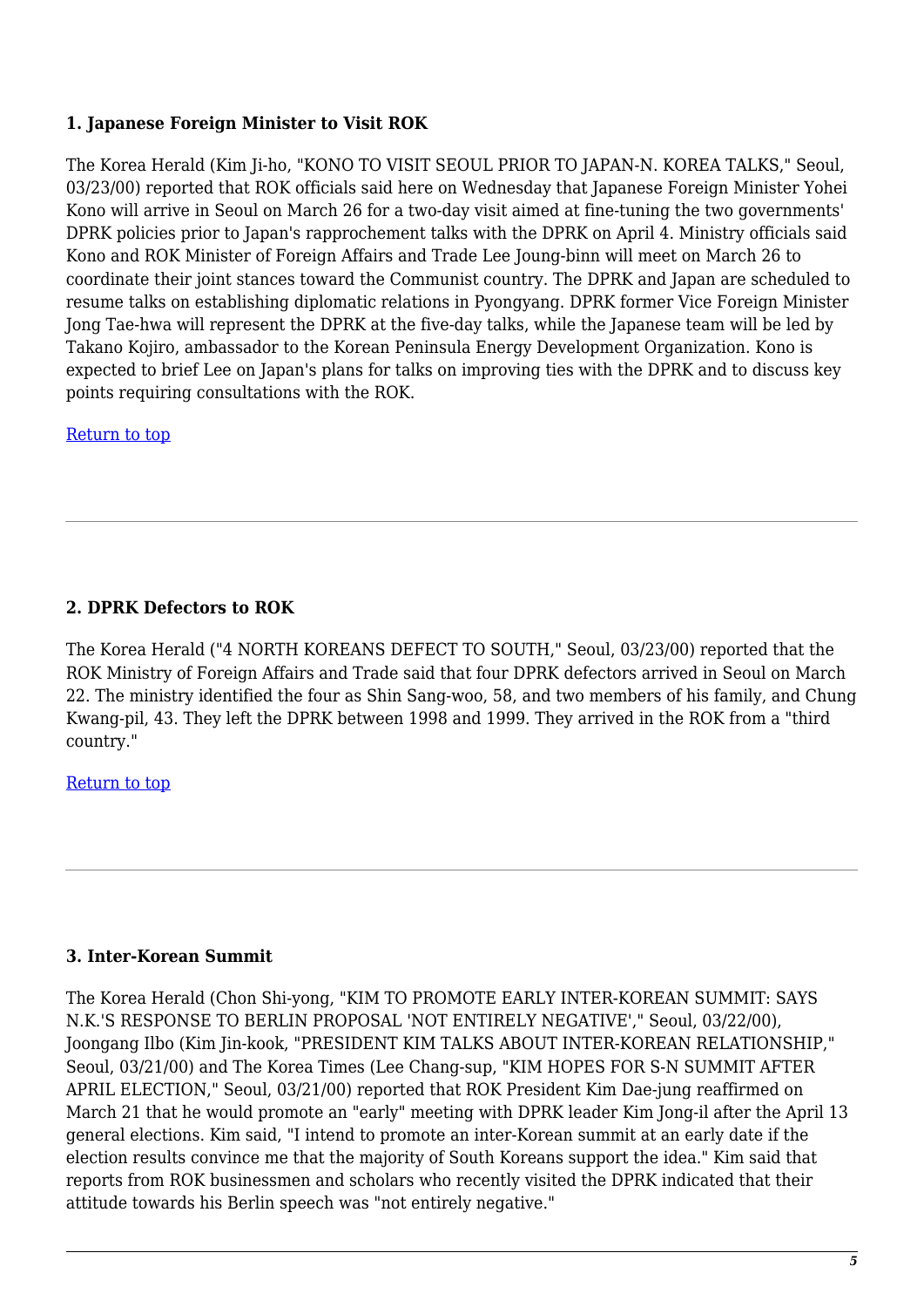# **4. DPRK-Japan Talks**

Joongang Ilbo (Oh Young-hwan, "NORTH KOREA AND JAPAN TO RESUME FULL-SCALE TALKS," Seoul, 03/22/00), The Korea Times (Son Key-young, "N. KOREA- JAPAN DIPLOMATIC NORMALIZATION TALKS APRIL 4," Seoul, 03/22/00) and Chosun Ilbo (Park Jong-hoon, "JAPAN-NK TALKS SCHEDULED FOR APRIL 4 FROM TOKYO," Seoul, 03/23/00) reported that the Japanese Foreign Ministry announced on March 22 that the DPRK and Japan will hold normalization talks April 4-8 in Pyongyang. DPRK Ambassador Chung Tae-hwa and Japanese Ambassador Kojiro Takano will head the talks. The two parties will reportedly discuss basic issues that include the regions under the DPRK's jurisdiction, the DPRK's demand for Japanese compensation for the damages incurred by its colonial rule over Korea, and other international matters.

[Return to top](https://nautilus.org/?p=45599&preview=true/#top)

# **5. Mt. Kumgang Tour**

Joongang Ilbo (Jung Chang-hyun, "200,000 KOREANS VISITED MT. KUMGANG," Seoul, 03/21/00) reported that Hyundai Merchant Marine Company announced that the total number of visitors to Mount Kumgang has passed the 200,000 mark. With the March 21 departure of the Hyundai Pungak, carrying 661 passengers exactly 200,119 tourists have visited Mount Kumgang. It took only 16 months since Hyundai's first voyage on November 18, 1998, to break the 200-thousand mark.

[Return to top](https://nautilus.org/?p=45599&preview=true/#top)

# **6. DPRK Requests for Oil to US**

Joongang Ilbo ("NK ASKS U.S. FOR SUPPLY OF CRUDE OIL," Seoul, 03/23/00) reported that DPRK officials at the US-DPRK talks in New York reportedly asked the US for a regular supply of crude oil. A foreign affairs insider in the ROK said that DPRK vice-foreign affairs minister Kim Gye-gwan asked US special envoy to the DPRK, Charles Kartman, to consider the fuel problem as top priority. The insider said the DPRK also raised the issue of the light-water reactors' completion date. The insider said it looks as though the DPRK will probably ask the US for further compensation for problems due to delayed construction.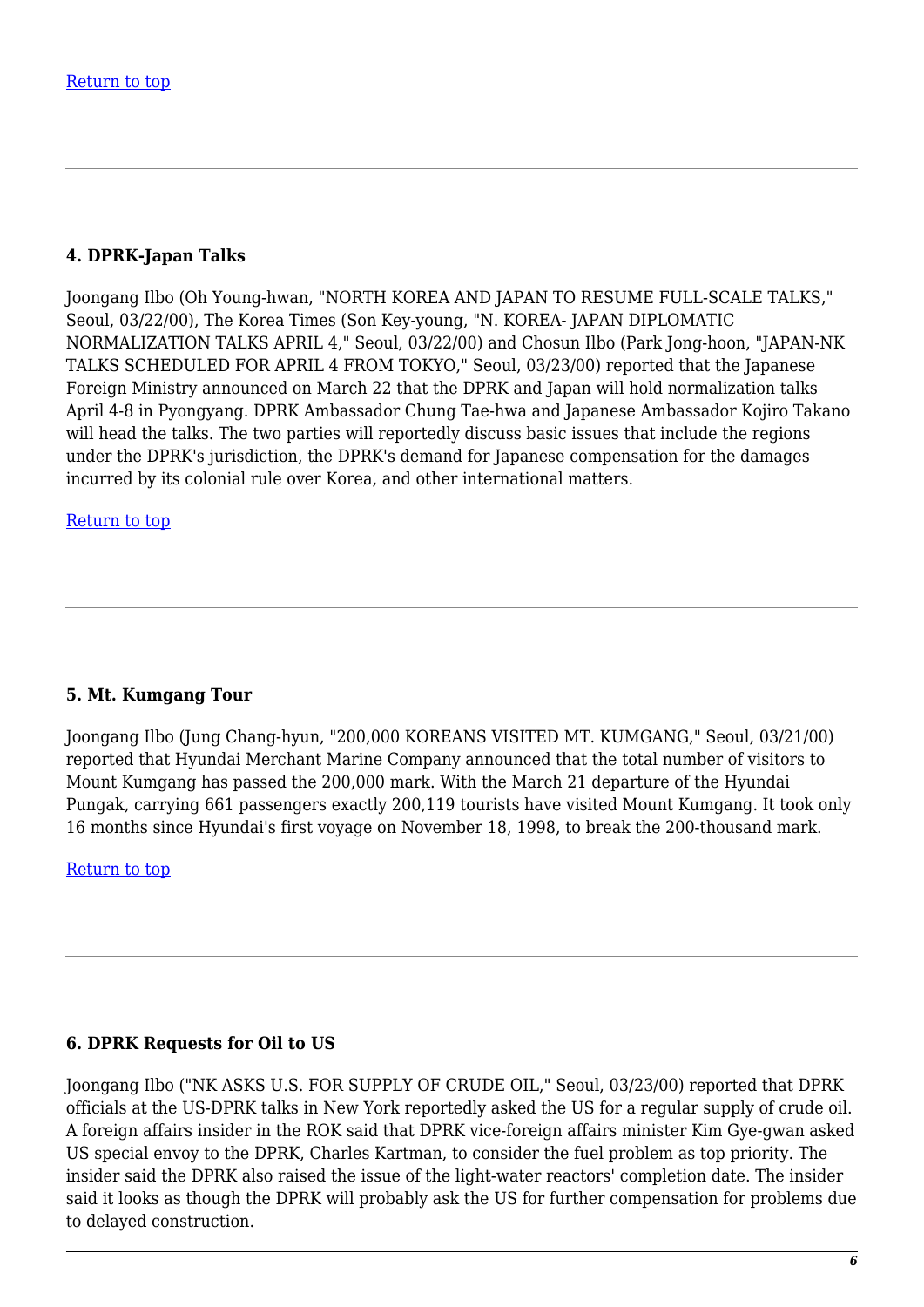The NAPSNet Daily Report aims to serve as a forum for dialogue and exchange among peace and security specialists. Conventions for readers and a list of acronyms and abbreviations are available to all recipients. For descriptions of the world wide web sites used to gather information for this report, or for more information on web sites with related information, see the collection of [other](https://nautilus.org/mailing-lists/napsnet/) [NAPSNet resources.](https://nautilus.org/mailing-lists/napsnet/)

We invite you to reply to today's report, and we welcome commentary or papers for distribution to the network.

Produced by [the Nautilus Institute for Security and Sustainable Development](http://www.nautilus.org/) in partnership with: International Policy Studies Institute Seoul, Republic of Korea The Center for Global Communications, Tokyo, Japan Center for American Studies, [Fudan University](http://www.fudan.edu.cn/), Shanghai, People's Republic of China [Monash Asia Institute,](http://www.adm.monash.edu.au/) [Monash University](http://www.monash.edu.au/), Clayton, Australia

Timothy L. Savage: napsnet@nautilus.org Berkeley, California, United States

Gee Gee Wong: napsnet@nautilus.org Berkeley, California, United States

Kim Hee-sun: khs688@hotmail.com Seoul, Republic of Korea

Hiroyasu Akutsu: akutsu@glocomnet.or.jp Tokyo, Japan

Peter Razvin: icipu@glas.apc.org Moscow, Russian Federation

Chunsi Wu: cswu@fudan.ac.cn Shanghai, People's Republic of China

Dingli Shen: dlshen@fudan.ac.cn Shanghai, People's Republic of China

John McKay: John.McKay@adm.monash.edu.au Clayton, Australia

View this online at: https://nautilus.org/napsnet/napsnet-daily-report/napsnet-daily-report-ma-